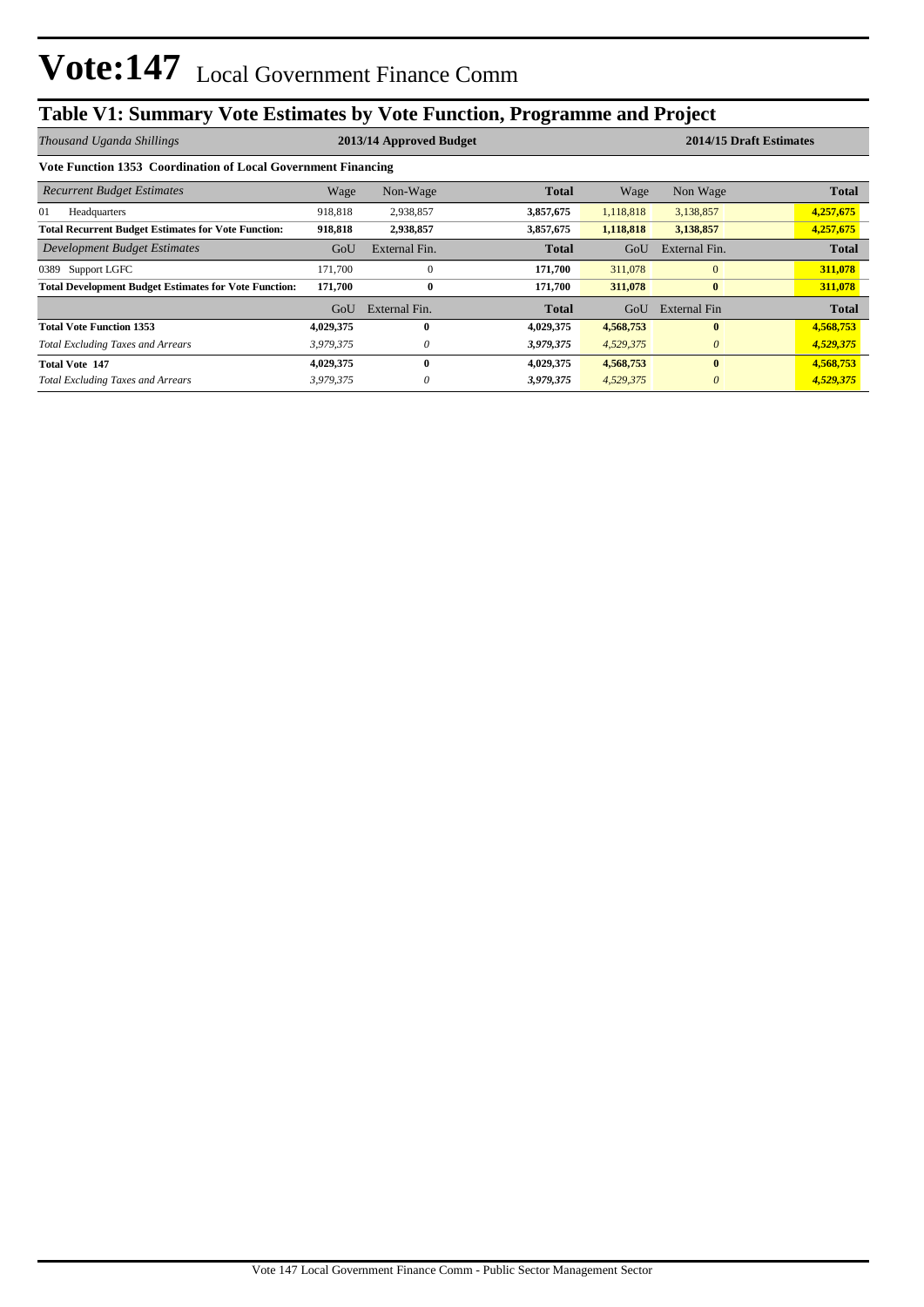## **Table V2: Summary Vote Estimates by Item**

| Thousand Uganda Shillings                                |                  | 2013/14 Approved Budget |              |              | 2014/15 Draft Estimates |                         |
|----------------------------------------------------------|------------------|-------------------------|--------------|--------------|-------------------------|-------------------------|
|                                                          |                  | GoU External Fin.       | <b>Total</b> |              | GoU External Fin.       | <b>Total</b>            |
| <b>Employees, Goods and Services (Outputs Provided)</b>  | 3,857,675        | 0                       | 3,857,675    | 4,257,675    | $\boldsymbol{\theta}$   | 4,257,675               |
| 211101 General Staff Salaries                            | 918,818          | $\overline{0}$          | 918,818      | 1,118,818    | $\mathbf{0}$            | 1,118,818               |
| 211103 Allowances                                        | 221,923          | $\boldsymbol{0}$        | 221,923      | 335,247      | $\mathbf{0}$            | 335,247                 |
| 212101 Social Security Contributions                     | 222,327          | $\mathbf{0}$            | 222,327      | 85,629       | $\overline{0}$          | 85,629                  |
| 212201 Social Security Contributions                     | 43,022           | $\mathbf{0}$            | 43,022       | $\mathbf{0}$ | $\mathbf{0}$            | $\bf{0}$                |
| 213001 Medical expenses (To employees)                   | 9,045            | $\overline{0}$          | 9,045        | 10,000       | $\overline{0}$          | 10,000                  |
| 213002 Incapacity, death benefits and funeral expenses   | $\boldsymbol{0}$ | $\boldsymbol{0}$        | $\bf{0}$     | 6,000        | $\Omega$                | 6,000                   |
| 213004 Gratuity Expenses                                 | $\overline{0}$   | $\overline{0}$          | $\bf{0}$     | 275,522      | $\overline{0}$          | 275,522                 |
| 221001 Advertising and Public Relations                  | 39,440           | $\boldsymbol{0}$        | 39,440       | 6,000        | $\mathbf{0}$            | 6,000                   |
| 221002 Workshops and Seminars                            | 218,854          | $\boldsymbol{0}$        | 218,854      | 218,854      | $\overline{0}$          | 218,854                 |
| 221003 Staff Training                                    | 31,000           | $\mathbf{0}$            | 31,000       | 50,000       | $\mathbf{0}$            | 50,000                  |
| 221004 Recruitment Expenses                              | $\mathbf{0}$     | $\overline{0}$          | $\bf{0}$     | 6,369        | $\overline{0}$          | 6,369                   |
| 221006 Commissions and related charges                   | 342,984          | $\overline{0}$          | 342,984      | 342,984      | $\mathbf{0}$            | 342,984                 |
| 221007 Books, Periodicals & Newspapers                   | 10,752           | $\boldsymbol{0}$        | 10,752       | 8,051        | $\overline{0}$          | 8,051                   |
| 221008 Computer supplies and Information Technology (IT) | 11,349           | $\mathbf{0}$            | 11,349       | 5,693        | $\Omega$                | 5,693                   |
| 221009 Welfare and Entertainment                         | 28,499           | $\boldsymbol{0}$        | 28,499       | 24,411       | $\mathbf{0}$            | 24,411                  |
| 221011 Printing, Stationery, Photocopying and Binding    | $\mathbf{0}$     | $\overline{0}$          | $\bf{0}$     | 9,000        | $\overline{0}$          | 9,000                   |
| 221012 Small Office Equipment                            | 5,000            | $\mathbf{0}$            | 5,000        | 3,365        | $\overline{0}$          | 3,365                   |
| 221016 IFMS Recurrent costs                              | 10,100           | $\mathbf{0}$            | 10,100       | 2,500        | $\mathbf{0}$            | 2,500                   |
| 221017 Subscriptions                                     | $\boldsymbol{0}$ | $\boldsymbol{0}$        | $\bf{0}$     | 3,000        | $\Omega$                | 3,000                   |
| 222001 Telecommunications                                | 40,699           | $\overline{0}$          | 40,699       | 40,699       | $\overline{0}$          | 40,699                  |
| 222003 Information and communications technology (ICT)   | $\Omega$         | $\theta$                | $\bf{0}$     | 4,500        | $\mathbf{0}$            | 4,500                   |
| 223003 Rent – (Produced Assets) to private entities      | 185,000          | $\overline{0}$          | 185,000      | 185,000      | $\overline{0}$          | 185,000                 |
| 223005 Electricity                                       | 12,000           | $\mathbf{0}$            | 12,000       | 12,000       | $\Omega$                | 12,000                  |
| 223006 Water                                             | 300              | $\mathbf{0}$            | 300          | 300          | $\mathbf{0}$            | 300                     |
| 223901 Rent – (Produced Assets) to other govt. units     | 197,553          | $\overline{0}$          | 197,553      | 197,553      | $\mathbf{0}$            | 197,553                 |
| 224002 General Supply of Goods and Services              | 68,266           | $\overline{0}$          | 68,266       | $\mathbf{0}$ | $\overline{0}$          | $\mathbf{0}$            |
| 224004 Cleaning and Sanitation                           | $\mathbf{0}$     | $\mathbf{0}$            | $\bf{0}$     | 21,500       | $\mathbf{0}$            | 21,500                  |
| 225001 Consultancy Services- Short term                  | $\overline{0}$   | $\overline{0}$          | $\bf{0}$     | 378,487      | $\overline{0}$          | 378,487                 |
| 225002 Consultancy Services-Long-term                    | 415,000          | $\overline{0}$          | 415,000      | 135,131      | $\mathbf{0}$            | 135,131                 |
| 227001 Travel inland                                     | 677,090          | $\boldsymbol{0}$        | 677,090      | 622,207      | $\mathbf{0}$            | 622,207                 |
| 227002 Travel abroad                                     | 36,000           | $\mathbf{0}$            | 36,000       | 36,200       | $\overline{0}$          | 36,200                  |
| 227004 Fuel, Lubricants and Oils                         | 49,499           | $\boldsymbol{0}$        | 49,499       | 49,499       | $\mathbf{0}$            | 49,499                  |
| 228002 Maintenance - Vehicles                            | 63,155           | $\boldsymbol{0}$        | 63,155       | 63,155       | $\overline{0}$          | 63,155                  |
| <b>Investment</b> (Capital Purchases)                    | 171,700          | $\boldsymbol{\theta}$   | 171,700      | 311,078      | $\boldsymbol{\theta}$   | 311,078                 |
| 231004 Transport equipment                               | 99,700           | $\overline{0}$          | 99,700       | 271,700      | $\mathbf{0}$            | 271,700                 |
| 231005 Machinery and equipment                           | 10,300           | $\boldsymbol{0}$        | 10,300       | $\mathbf{0}$ | $\mathbf{0}$            | $\overline{\mathbf{0}}$ |
| 231006 Furniture and fittings (Depreciation)             | 11,700           | $\boldsymbol{0}$        | 11,700       | $\mathbf{0}$ | $\overline{0}$          | $\overline{0}$          |
| 312204 Taxes on Machinery, Furniture & Vehicles          | $\mathbf{0}$     | $\mathbf{0}$            | $\bf{0}$     | 39,378       | $\mathbf{0}$            | 39,378                  |
| 312206 Gross Tax                                         | 50,000           | $\mathbf{0}$            | 50,000       | $\mathbf{0}$ | $\mathbf{0}$            | $\mathbf{0}$            |
| <b>Grand Total Vote 147</b>                              | 4,029,375        | $\bf{0}$                | 4,029,375    | 4,568,753    | $\boldsymbol{0}$        | 4,568,753               |
| <b>Total Excluding Taxes and Arrears</b>                 | 3,979,375        | $\boldsymbol{\theta}$   | 3,979,375    | 4,529,375    | $\boldsymbol{\theta}$   | 4,529,375               |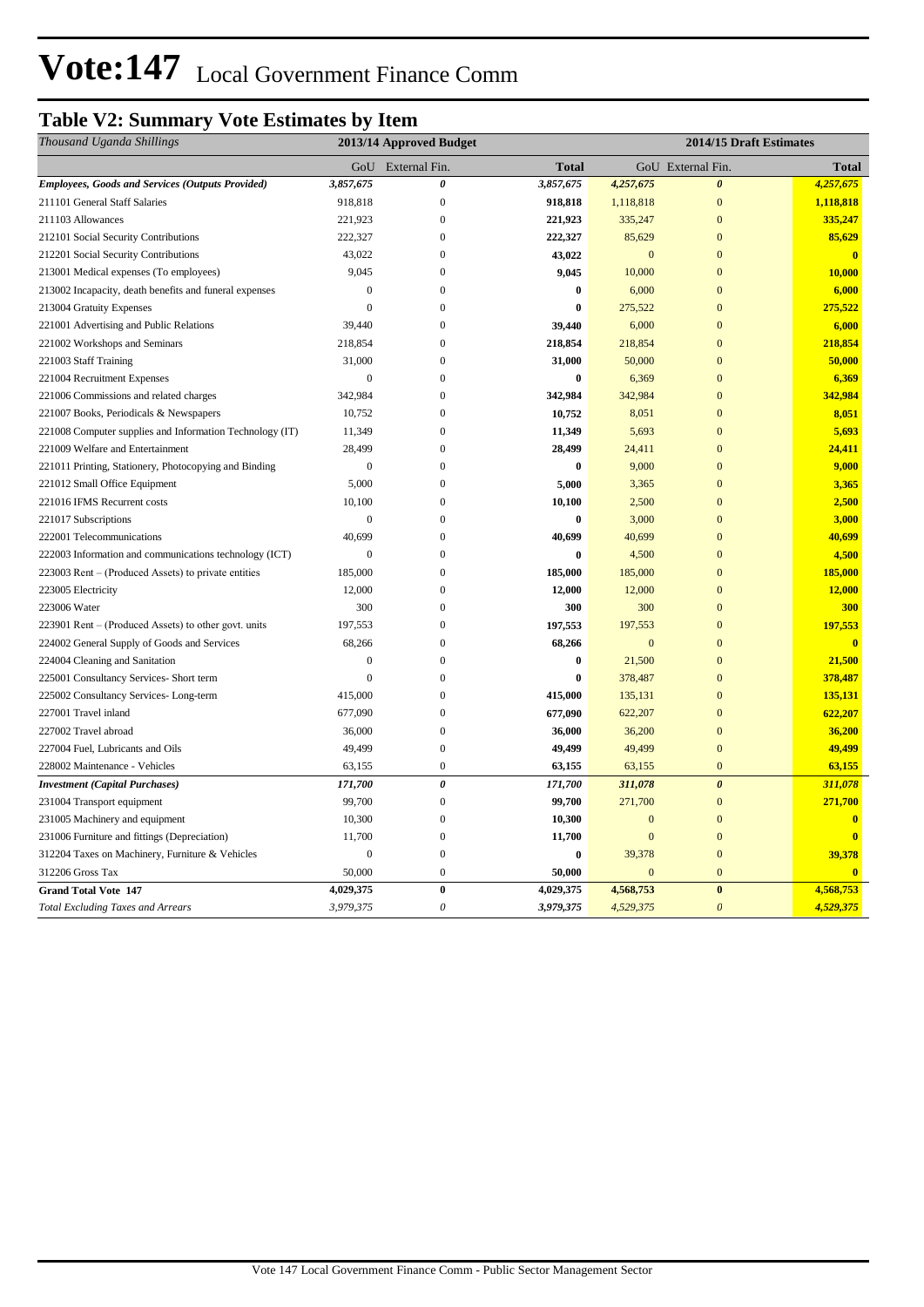### **Table V3: Detailed Estimates by Vote Function, Cost Centre, Output and Item**

### *Vote Function 1353 Coordination of Local Government Financing*

#### *Recurrent Budget Estimates*

#### **Programme 01 Headquarters**

| Thousand Uganda Shillings                                           |                  | 2013/14 Approved Budget |              |                  | 2014/15 Draft Estimates |                         |
|---------------------------------------------------------------------|------------------|-------------------------|--------------|------------------|-------------------------|-------------------------|
| <b>Outputs Provided</b>                                             | Wage             | Non-Wage                | <b>Total</b> | Wage             | Non Wage                | <b>Total</b>            |
| Output:135301 Human Resource Management                             |                  |                         |              |                  |                         |                         |
| 211101 General Staff Salaries                                       | 918,818          | $\mathbf{0}$            | 918,818      | 1,118,818        | $\mathbf{0}$            | 1,118,818               |
| 211103 Allowances                                                   | $\boldsymbol{0}$ | 27,486                  | 27,486       | $\overline{0}$   | 27,486                  | 27,486                  |
| 212101 Social Security Contributions                                | $\boldsymbol{0}$ | $\mathbf{0}$            | $\bf{0}$     | $\bf{0}$         | 23,412                  | 23,412                  |
| 212201 Social Security Contributions                                | $\boldsymbol{0}$ | 23,412                  | 23,412       | $\mathbf{0}$     | $\mathbf{0}$            | $\overline{\mathbf{0}}$ |
| 213001 Medical expenses (To employees)                              | $\boldsymbol{0}$ | $\mathbf{0}$            | $\bf{0}$     | $\mathbf{0}$     | 10,000                  | 10,000                  |
| 213004 Gratuity Expenses                                            | $\boldsymbol{0}$ | $\mathbf{0}$            | 0            | $\mathbf{0}$     | 26,588                  | 26,588                  |
| 221002 Workshops and Seminars                                       | $\boldsymbol{0}$ | 43,567                  | 43,567       | $\mathbf{0}$     | 8,210                   | 8,210                   |
| 221003 Staff Training                                               | $\boldsymbol{0}$ | 31,000                  | 31,000       | $\mathbf{0}$     | 6,000                   | 6,000                   |
| 221004 Recruitment Expenses                                         | $\boldsymbol{0}$ | $\mathbf{0}$            | $\bf{0}$     | $\mathbf{0}$     | 3,369                   | 3,369                   |
| 221007 Books, Periodicals & Newspapers                              | $\boldsymbol{0}$ | 1,284                   | 1,284        | $\mathbf{0}$     | $\mathbf{0}$            | $\bf{0}$                |
| 221008 Computer supplies and Information Tec                        | $\bf{0}$         | 1,085                   | 1,085        | $\mathbf{0}$     | $\mathbf{0}$            | $\bf{0}$                |
| 221009 Welfare and Entertainment                                    | $\boldsymbol{0}$ | 2,723                   | 2,723        | $\mathbf{0}$     | 1,523                   | 1,523                   |
| 221012 Small Office Equipment                                       | $\boldsymbol{0}$ | 478                     | 478          | $\mathbf{0}$     | $\mathbf{0}$            | $\mathbf{0}$            |
| 221016 IFMS Recurrent costs                                         | $\boldsymbol{0}$ | 10,000                  | 10,000       | $\mathbf{0}$     | $\mathbf{0}$            | $\bf{0}$                |
| 222001 Telecommunications                                           | $\boldsymbol{0}$ | 2,934                   | 2,934        | $\mathbf{0}$     | $\mathbf{0}$            | $\bf{0}$                |
| 223005 Electricity                                                  | $\boldsymbol{0}$ | 191                     | 191          | $\mathbf{0}$     | $\mathbf{0}$            | $\bf{0}$                |
| 223006 Water                                                        | $\boldsymbol{0}$ | 29                      | 29           | $\mathbf{0}$     | $\mathbf{0}$            | $\mathbf{0}$            |
| 224002 General Supply of Goods and Services                         | $\boldsymbol{0}$ | 1,647                   | 1,647        | $\mathbf{0}$     | $\mathbf{0}$            | $\bf{0}$                |
| 224004 Cleaning and Sanitation                                      | $\boldsymbol{0}$ | $\mathbf{0}$            | $\bf{0}$     | $\boldsymbol{0}$ | 4,000                   | 4,000                   |
| 227001 Travel inland                                                | $\boldsymbol{0}$ | 2,530                   | 2,530        | $\mathbf{0}$     | $\mathbf{0}$            | $\overline{\mathbf{0}}$ |
| 227002 Travel abroad                                                | $\boldsymbol{0}$ | 3,822                   | 3,822        | $\mathbf{0}$     | 36,000                  | 36,000                  |
| 227004 Fuel, Lubricants and Oils                                    | $\boldsymbol{0}$ | 4,300                   | 4,300        | $\mathbf{0}$     | $\mathbf{0}$            | $\bf{0}$                |
| 228002 Maintenance - Vehicles                                       | $\boldsymbol{0}$ | 3,918                   | 3,918        | $\mathbf{0}$     | $\mathbf{0}$            | $\overline{\mathbf{0}}$ |
| Total Cost of Output 135301:                                        | 918,818          | 160,406                 | 1,079,224    | 1,118,818        | 146,588                 | 1,265,406               |
| Output:135302 LGs Budget Analysis                                   |                  |                         |              |                  |                         |                         |
| 221002 Workshops and Seminars                                       | $\boldsymbol{0}$ | 30,000                  | 30,000       | $\mathbf{0}$     | 130,000                 | 130,000                 |
| 221009 Welfare and Entertainment                                    | $\boldsymbol{0}$ | $\boldsymbol{0}$        | $\bf{0}$     | $\mathbf{0}$     | 4,000                   | 4,000                   |
| 221011 Printing, Stationery, Photocopying and                       | $\boldsymbol{0}$ | $\mathbf{0}$            | 0            | $\mathbf{0}$     | 4,000                   | 4,000                   |
| 221016 IFMS Recurrent costs                                         | $\mathbf{0}$     | $\mathbf{0}$            | 0            | $\mathbf{0}$     | 2,500                   | 2,500                   |
| 222001 Telecommunications                                           | $\mathbf{0}$     | $\mathbf{0}$            | 0            | $\mathbf{0}$     | 8,000                   | 8,000                   |
| 222003 Information and communications techn                         | $\mathbf{0}$     | $\mathbf{0}$            | 0            | $\bf{0}$         | 2,500                   | 2,500                   |
| 225002 Consultancy Services-Long-term                               | $\boldsymbol{0}$ | $\boldsymbol{0}$        | 0            | $\bf{0}$         | 130,084                 | 130,084                 |
| 227001 Travel inland                                                | $\boldsymbol{0}$ | 120,000                 | 120,000      | $\boldsymbol{0}$ | 10,457                  | 10,457                  |
| 227004 Fuel, Lubricants and Oils                                    | $\mathbf{0}$     | $\Omega$                | $\bf{0}$     | $\overline{0}$   | 1,000                   | 1,000                   |
| 228002 Maintenance - Vehicles                                       | $\boldsymbol{0}$ | $\mathbf{0}$            | $\bf{0}$     | $\boldsymbol{0}$ | 6,000                   | 6,000                   |
| Total Cost of Output 135302:                                        | 0                | 150,000                 | 150,000      | 0                | 298,541                 | 298,541                 |
| Output:135303 Enhancement of LG Revenue Mobilisation and Generation |                  |                         |              |                  |                         |                         |
| 211103 Allowances                                                   | 0                | 47,375                  | 47,375       | $\bf{0}$         | 47,375                  | 47,375                  |
| 212101 Social Security Contributions                                | $\boldsymbol{0}$ | 42,115                  | 42,115       | $\boldsymbol{0}$ | 13,885                  | 13,885                  |
| 213001 Medical expenses (To employees)                              | $\boldsymbol{0}$ | 1,730                   | 1,730        | $\mathbf{0}$     | $\boldsymbol{0}$        | $\mathbf{0}$            |
| 213004 Gratuity Expenses                                            | $\boldsymbol{0}$ | $\boldsymbol{0}$        | $\bf{0}$     | $\boldsymbol{0}$ | 42,115                  | 42,115                  |
| 221001 Advertising and Public Relations                             | $\boldsymbol{0}$ | $\boldsymbol{0}$        | 0            | $\mathbf{0}$     | 6,000                   | 6,000                   |
| 221002 Workshops and Seminars                                       | $\boldsymbol{0}$ | $\boldsymbol{0}$        | $\bf{0}$     | $\boldsymbol{0}$ | 18,125                  | 18,125                  |
| 221003 Staff Training                                               | $\boldsymbol{0}$ | $\boldsymbol{0}$        | $\bf{0}$     | $\boldsymbol{0}$ | 44,000                  | 44,000                  |
| 221006 Commissions and related charges                              | $\boldsymbol{0}$ | 75,232                  | 75,232       | $\boldsymbol{0}$ | 142,232                 | 142,232                 |
| 221007 Books, Periodicals & Newspapers                              | $\boldsymbol{0}$ | 2,325                   | 2,325        | $\boldsymbol{0}$ | 1,962                   | 1,962                   |
| 221008 Computer supplies and Information Tec                        | $\boldsymbol{0}$ | 1,962                   | 1,962        | $\boldsymbol{0}$ | 2,325                   | 2,325                   |
| 221009 Welfare and Entertainment                                    | $\boldsymbol{0}$ | 4,930                   | 4,930        | $\boldsymbol{0}$ | 2,942                   | 2,942                   |
| 221011 Printing, Stationery, Photocopying and                       | $\boldsymbol{0}$ | $\boldsymbol{0}$        | $\bf{0}$     | $\boldsymbol{0}$ | 5,000                   | 5,000                   |
| 221012 Small Office Equipment                                       | $\boldsymbol{0}$ | 865                     | 865          | $\mathbf{0}$     | 865                     | 865                     |
| 222001 Telecommunications                                           | $\boldsymbol{0}$ | 5,310                   | 5,310        | $\boldsymbol{0}$ | 20,699                  | 20,699                  |
| 223005 Electricity                                                  | $\boldsymbol{0}$ | 346                     | 346          | $\boldsymbol{0}$ | $\boldsymbol{0}$        | $\mathbf{0}$            |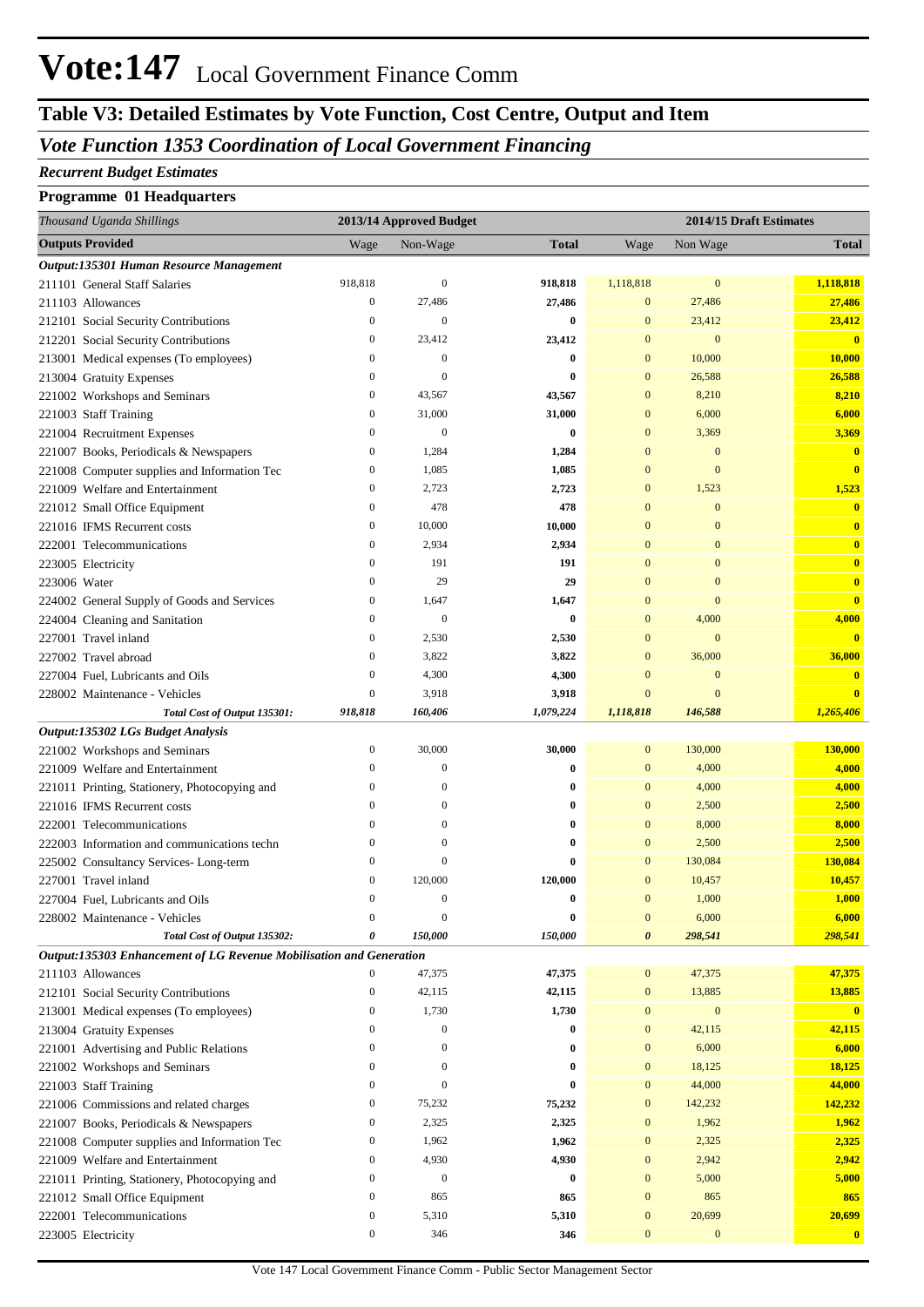### **Table V3: Detailed Estimates by Vote Function, Cost Centre, Output and Item**

#### *Vote Function 1353 Coordination of Local Government Financing*

#### **Programme 01 Headquarters**

|              | Thousand Uganda Shillings                                        |                  | 2013/14 Approved Budget |              |                       |                  | 2014/15 Draft Estimates |
|--------------|------------------------------------------------------------------|------------------|-------------------------|--------------|-----------------------|------------------|-------------------------|
|              | <b>Outputs Provided</b>                                          | Wage             | Non-Wage                | <b>Total</b> | Wage                  | Non Wage         | <b>Total</b>            |
| 223006 Water |                                                                  | $\boldsymbol{0}$ | 52                      | 52           | $\boldsymbol{0}$      | $\bf{0}$         | $\mathbf{0}$            |
|              | 224002 General Supply of Goods and Services                      | $\boldsymbol{0}$ | 4,629                   | 4,629        | $\mathbf{0}$          | $\mathbf{0}$     | $\bf{0}$                |
|              | 224004 Cleaning and Sanitation                                   | $\boldsymbol{0}$ | $\mathbf{0}$            | $\bf{0}$     | $\mathbf{0}$          | 10,000           | 10,000                  |
|              | 227001 Travel inland                                             | $\boldsymbol{0}$ | 229,348                 | 229,348      | $\mathbf{0}$          | 412,173          | 412,173                 |
|              | 227002 Travel abroad                                             | $\boldsymbol{0}$ | 6,919                   | 6,919        | $\mathbf{0}$          | $\boldsymbol{0}$ | $\mathbf{0}$            |
|              | 227004 Fuel, Lubricants and Oils                                 | $\mathbf{0}$     | 7,783                   | 7,783        | $\mathbf{0}$          | 17,079           | 17,079                  |
|              | 228002 Maintenance - Vehicles                                    | $\boldsymbol{0}$ | 7,079                   | 7,079        | $\mathbf{0}$          | 17,079           | 17,079                  |
|              | Total Cost of Output 135303:                                     | 0                | 438,000                 | 438,000      | $\boldsymbol{\theta}$ | 803,856          | 803,856                 |
|              | Output:135304 Equitable Distribution of Grants to LGs            |                  |                         |              |                       |                  |                         |
|              | 211103 Allowances                                                | $\boldsymbol{0}$ | 52                      | 52           | $\mathbf{0}$          | 52,000           | 52,000                  |
|              | 212101 Social Security Contributions                             | $\boldsymbol{0}$ | 46,819                  | 46,819       | $\mathbf{0}$          | 12,132           | 12,132                  |
|              | 213001 Medical expenses (To employees)                           | $\boldsymbol{0}$ | 1,911                   | 1,911        | $\mathbf{0}$          | $\mathbf{0}$     | $\mathbf{0}$            |
|              | 213004 Gratuity Expenses                                         | $\boldsymbol{0}$ | $\boldsymbol{0}$        | $\bf{0}$     | $\mathbf{0}$          | 46,819           | 46,819                  |
|              | 221002 Workshops and Seminars                                    | $\boldsymbol{0}$ | 145,287                 | 145,287      | $\mathbf{0}$          | 62,520           | 62,520                  |
|              | 221006 Commissions and related charges                           | $\boldsymbol{0}$ | 56,679                  | 56,679       | $\mathbf{0}$          | $\boldsymbol{0}$ | $\overline{\mathbf{0}}$ |
|              | 221007 Books, Periodicals & Newspapers                           | $\boldsymbol{0}$ | 2,568                   | 2,568        | $\mathbf{0}$          | 1,501            | 1,501                   |
|              | 221008 Computer supplies and Information Tec                     | $\boldsymbol{0}$ | 2,169                   | 2,169        | $\mathbf{0}$          | 3,368            | 3,368                   |
|              | 221009 Welfare and Entertainment                                 | $\boldsymbol{0}$ | 5,446                   | 5,446        | $\mathbf{0}$          | 5,446            | 5,446                   |
|              | 221012 Small Office Equipment                                    | $\boldsymbol{0}$ | 955                     | 955          | $\mathbf{0}$          | 2,500            | 2,500                   |
|              | 222001 Telecommunications                                        | $\boldsymbol{0}$ | 5,866                   | 5,866        | $\mathbf{0}$          | 12,000           | 12,000                  |
|              | 222003 Information and communications techn                      | $\boldsymbol{0}$ | $\mathbf{0}$            | $\bf{0}$     | $\mathbf{0}$          | 2,000            | 2,000                   |
|              | 223003 Rent – (Produced Assets) to private enti                  | $\boldsymbol{0}$ | 185,000                 | 185,000      | $\mathbf{0}$          | $\mathbf{0}$     | $\mathbf{0}$            |
|              | 223005 Electricity                                               | $\boldsymbol{0}$ | 10,382                  | 10,382       | $\mathbf{0}$          | $\mathbf{0}$     | $\mathbf{0}$            |
| 223006 Water |                                                                  | $\boldsymbol{0}$ | 57                      | 57           | $\mathbf{0}$          | $\mathbf{0}$     | $\mathbf{0}$            |
|              | 224002 General Supply of Goods and Services                      | $\boldsymbol{0}$ | 5,114                   | 5,114        | $\mathbf{0}$          | $\mathbf{0}$     | $\bf{0}$                |
|              | 224004 Cleaning and Sanitation                                   | $\mathbf{0}$     | $\boldsymbol{0}$        | $\bf{0}$     | $\mathbf{0}$          | 5,000            | 5,000                   |
|              | 225001 Consultancy Services- Short term                          | $\boldsymbol{0}$ | $\theta$                | $\bf{0}$     | $\mathbf{0}$          | 378,487          | 378,487                 |
|              | 225002 Consultancy Services-Long-term                            | $\boldsymbol{0}$ | 415,000                 | 415,000      | $\mathbf{0}$          | $\bf{0}$         | $\overline{\mathbf{0}}$ |
|              | 227001 Travel inland                                             | $\boldsymbol{0}$ | 310,904                 | 310,904      | $\mathbf{0}$          | 113,200          | 113,200                 |
|              | 227002 Travel abroad                                             | $\boldsymbol{0}$ | 7,644                   | 7,644        | $\mathbf{0}$          | $\bf{0}$         | $\overline{\mathbf{0}}$ |
|              | 227004 Fuel, Lubricants and Oils                                 | $\boldsymbol{0}$ | 28,599                  | 28,599       | $\mathbf{0}$          | 4,513            | 4,513                   |
|              | 228002 Maintenance - Vehicles                                    | $\boldsymbol{0}$ | 40,000                  | 40,000       | $\mathbf{0}$          | 1,174            | 1,174                   |
|              | Total Cost of Output 135304:                                     | 0                | 1,270,451               | 1,270,451    | $\boldsymbol{\theta}$ | 702,661          | 702,661                 |
|              | Output:135305 Institutional Capacity Maintenance and Enhancement |                  |                         |              |                       |                  |                         |
|              | 211103 Allowances                                                |                  | 147,010                 | 147,010      | $\mathbf{0}$          | 208,386          | 208,386                 |
|              | 212101 Social Security Contributions                             | $\boldsymbol{0}$ | 133,393                 | 133,393      | $\mathbf{0}$          | 36,200           | 36,200                  |
|              | 212201 Social Security Contributions                             | $\boldsymbol{0}$ | 19,610                  | 19,610       | $\mathbf{0}$          | $\mathbf{0}$     | $\mathbf{0}$            |
|              | 213001 Medical expenses (To employees)                           | $\boldsymbol{0}$ | 5,404                   | 5,404        | $\mathbf{0}$          | $\boldsymbol{0}$ | $\overline{\mathbf{0}}$ |
|              | 213002 Incapacity, death benefits and funeral e                  | $\boldsymbol{0}$ | $\boldsymbol{0}$        | $\bf{0}$     | $\mathbf{0}$          | 6,000            | 6,000                   |
|              | 213004 Gratuity Expenses                                         | $\boldsymbol{0}$ | $\boldsymbol{0}$        | $\bf{0}$     | $\mathbf{0}$          | 160,000          | 160,000                 |
|              | 221001 Advertising and Public Relations                          | $\boldsymbol{0}$ | 39,440                  | 39,440       | $\mathbf{0}$          | $\boldsymbol{0}$ | $\mathbf{0}$            |
|              | 221004 Recruitment Expenses                                      | $\boldsymbol{0}$ | $\mathbf{0}$            | $\bf{0}$     | $\mathbf{0}$          | 3,000            | 3,000                   |
|              | 221006 Commissions and related charges                           | $\boldsymbol{0}$ | 211,073                 | 211,073      | $\mathbf{0}$          | 200,752          | 200,752                 |
|              | 221007 Books, Periodicals & Newspapers                           | $\boldsymbol{0}$ | 4,575                   | 4,575        | $\mathbf{0}$          | 4,588            | 4,588                   |
|              | 221008 Computer supplies and Information Tec                     | $\boldsymbol{0}$ | 6,133                   | 6,133        | $\mathbf{0}$          | $\bf{0}$         | $\overline{\mathbf{0}}$ |
|              | 221009 Welfare and Entertainment                                 | $\boldsymbol{0}$ | 15,400                  | 15,400       | $\mathbf{0}$          | 10,500           | 10,500                  |
|              | 221012 Small Office Equipment                                    | $\boldsymbol{0}$ | 2,702                   | 2,702        | $\mathbf{0}$          | $\mathbf{0}$     | $\mathbf{0}$            |
|              | 221016 IFMS Recurrent costs                                      | $\boldsymbol{0}$ | 100                     | 100          | $\mathbf{0}$          | $\boldsymbol{0}$ | $\mathbf{0}$            |
|              | 221017 Subscriptions                                             | $\boldsymbol{0}$ | $\mathbf{0}$            | $\bf{0}$     | $\mathbf{0}$          | 3,000            | 3,000                   |
|              | 222001 Telecommunications                                        | $\boldsymbol{0}$ | 26,589                  | 26,589       | $\mathbf{0}$          | $\bf{0}$         | $\overline{\mathbf{0}}$ |
|              | 223003 Rent – (Produced Assets) to private enti                  | $\boldsymbol{0}$ | $\mathbf{0}$            | $\bf{0}$     | $\mathbf{0}$          | 185,000          | 185,000                 |
|              | 223005 Electricity                                               | $\boldsymbol{0}$ | 1,081                   | 1,081        | $\mathbf{0}$          | 12,000           | 12,000                  |
| 223006 Water |                                                                  | $\boldsymbol{0}$ | 162                     | 162          | $\mathbf{0}$          | 300              | <b>300</b>              |
|              | 223901 Rent – (Produced Assets) to other govt.                   | $\boldsymbol{0}$ | 197,553                 | 197,553      | $\boldsymbol{0}$      | 197,553          | 197,553                 |
|              | 224002 General Supply of Goods and Services                      | $\boldsymbol{0}$ | 56,876                  | 56,876       | $\mathbf{0}$          | $\boldsymbol{0}$ | $\bullet$               |